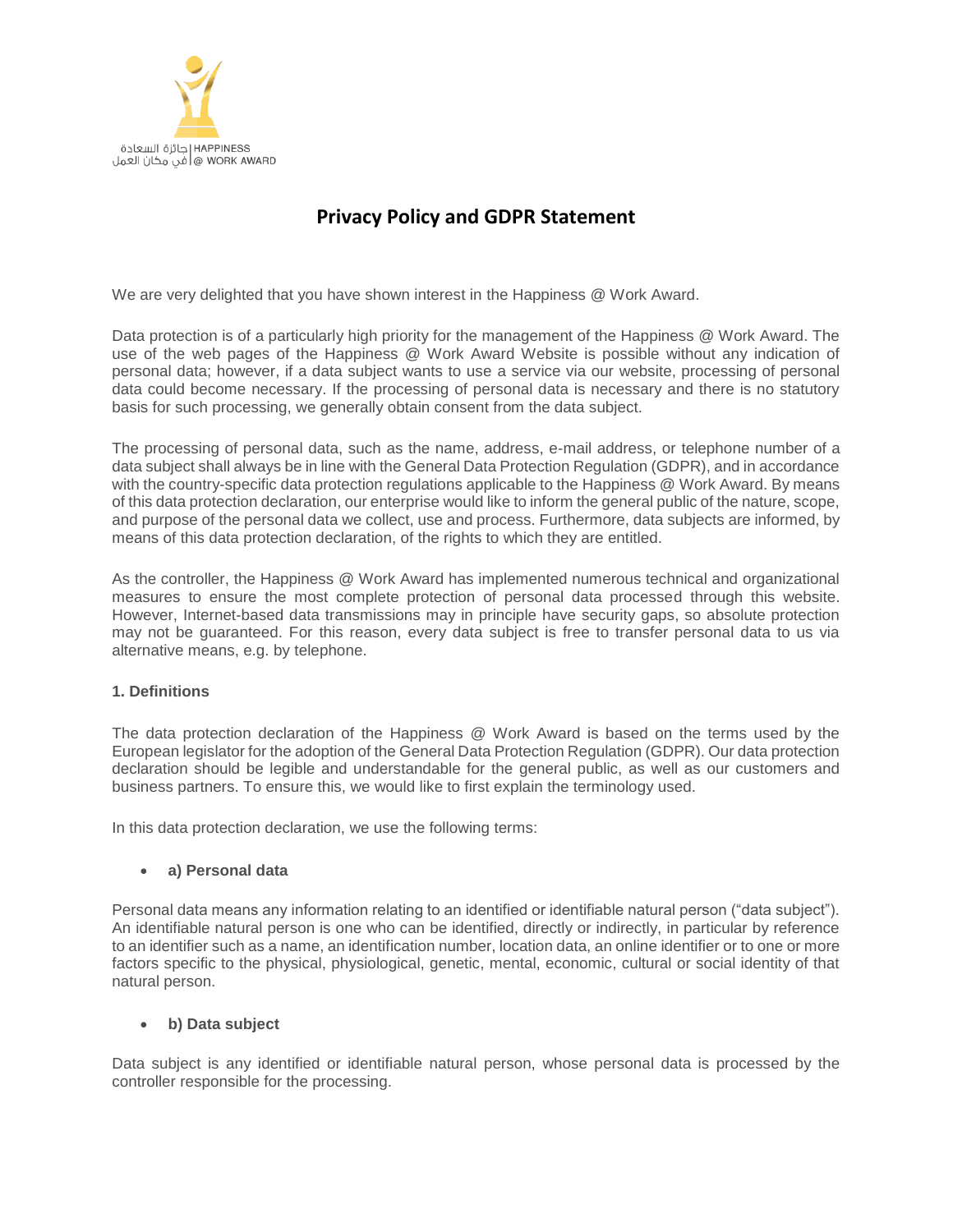

## • **c) Processing**

Processing is any operation or set of operations which is performed on personal data or on sets of personal data, whether or not by automated means, such as collection, recording, organisation, structuring, storage, adaptation or alteration, retrieval, consultation, use, disclosure by transmission, dissemination or otherwise making available, alignment or combination, restriction, erasure or destruction.

## • **d) Restriction of processing**

Restriction of processing is the marking of stored personal data with the aim of limiting their processing in the future.

## • **e) Profiling**

Profiling means any form of automated processing of personal data consisting of the use of personal data to evaluate certain personal aspects relating to a natural person, in particular to analyse or predict aspects concerning that natural person's performance at work, economic situation, health, personal preferences, interests, reliability, behaviour, location or movements.

## • **f) Pseudonymisation**

Pseudonymisation is the processing of personal data in such a manner that the personal data can no longer be attributed to a specific data subject without the use of additional information, provided that such additional information is kept separately and is subject to technical and organisational measures to ensure that the personal data are not attributed to an identified or identifiable natural person.

## • **g) Controller or controller responsible for the processing**

Controller or controller responsible for the processing is the natural or legal person, public authority, agency or other body which, alone or jointly with others, determines the purposes and means of the processing of personal data; where the purposes and means of such processing are determined by Union or Member State law, the controller or the specific criteria for its nomination may be provided for by Union or Member State law.

### • **h) Processor**

Processor is a natural or legal person, public authority, agency or other body which processes personal data on behalf of the controller.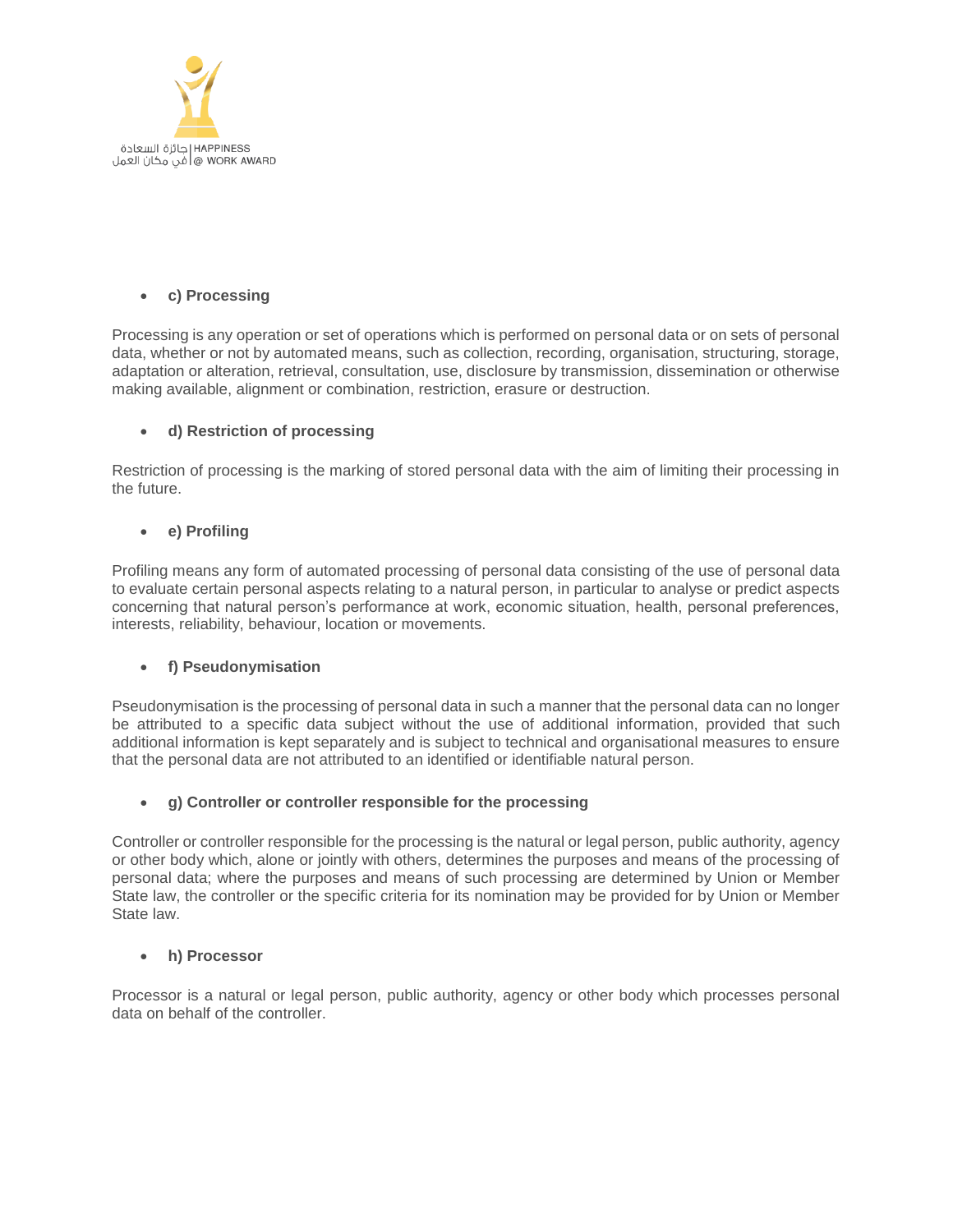

## • **i) Recipient**

Recipient is a natural or legal person, public authority, agency or another body, to which the personal data are disclosed, whether a third party or not. However, public authorities which may receive personal data in the framework of a particular inquiry in accordance with Union or Member State law shall not be regarded as recipients; the processing of those data by those public authorities shall be in compliance with the applicable data protection rules according to the purposes of the processing.

## • **j) Third party**

Third party is a natural or legal person, public authority, agency or body other than the data subject, controller, processor and persons who, under the direct authority of the controller or processor, are authorised to process personal data.

## • **k) Consent**

Consent of the data subject is any freely given, specific, informed and unambiguous indication of the data subject's wishes by which he or she, by a statement or by a clear affirmative action, signifies agreement to the processing of personal data relating to him or her.

### **2. Name and Address of the controller**

Controller for the purposes of the General Data Protection Regulation (GDPR), other data protection laws applicable in Member states of the European Union and other provisions related to data protection is:

Happiness @ Work Award P.O. Box 300311 Dubai, UAE

Phone: 00971 4 441 7212 Email: [info@happinessaward.com](mailto:info@happinessaward.com) Website: [www.happinessaward.com](http://www.happinessaward.com/)

### **3. Cookies**

The web pages of the Happiness @ Work Award use cookies. Cookies are text files that are stored in a computer system via an Internet browser.

Many Internet sites and servers use cookies. Many cookies contain a so-called cookie ID. A cookie ID is a unique identifier of the cookie. It consists of a character string through which Internet pages and servers can be assigned to the specific Internet browser in which the cookie was stored. This allows visited Internet sites and servers to differentiate the individual browser of the data subject from other Internet browsers that contain other cookies. A specific Internet browser can be recognized and identified using the unique cookie ID.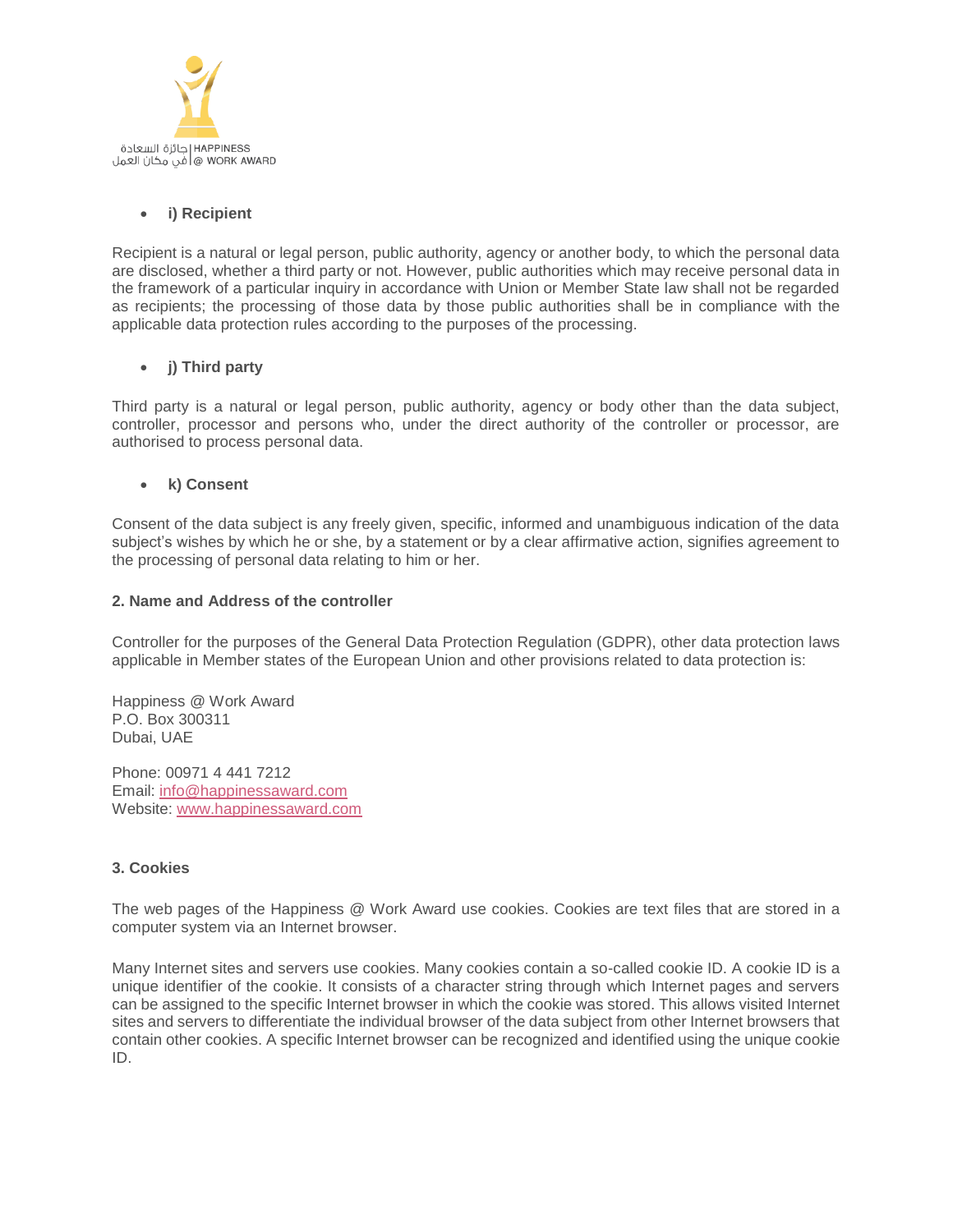

Through the use of cookies, the Happiness @ Work Award can provide the users of this website with more user-friendly services that would not be possible without the cookie setting.

By means of a cookie, the information and offers on our website can be optimized with the user in mind. Cookies allow us, as previously mentioned, to recognize our website users. The purpose of this recognition is to make it easier for users to utilize our website. The website user that uses cookies, e.g. does not have to enter access data each time the website is accessed, because this is taken over by the website, and the cookie is thus stored on the user's computer system. Another example is the cookie of a shopping cart in an online shop. The online store remembers the articles that a customer has placed in the virtual shopping cart via a cookie.

The data subject may, at any time, prevent the setting of cookies through our website by means of a corresponding setting of the Internet browser used, and may thus permanently deny the setting of cookies. Furthermore, already set cookies may be deleted at any time via an Internet browser or other software programs. This is possible in all popular Internet browsers. If the data subject deactivates the setting of cookies in the Internet browser used, not all functions of our website may be entirely usable.

### **4. Collection of general data and information**

The website of the Happiness @ Work Award collects a series of general data and information when a data subject or automated system calls up the website. This general data and information are stored in the server log files. Collected may be (1) the browser types and versions used, (2) the operating system used by the accessing system, (3) the website from which an accessing system reaches our website (so-called referrers), (4) the sub-websites, (5) the date and time of access to the Internet site, (6) an Internet protocol address (IP address), (7) the Internet service provider of the accessing system, and (8) any other similar data and information that may be used in the event of attacks on our information technology systems.

When using these general data and information, the Happiness @ Work Award does not draw any conclusions about the data subject. Rather, this information is needed to (1) deliver the content of our website correctly, (2) optimize the content of our website as well as its advertisement, (3) ensure the longterm viability of our information technology systems and website technology, and (4) provide law enforcement authorities with the information necessary for criminal prosecution in case of a cyber-attack. Therefore, the Happiness @ Work Award analyzes anonymously collected data and information statistically, with the aim of increasing the data protection and data security of our enterprise, and to ensure an optimal level of protection for the personal data we process. The anonymous data of the server log files are stored separately from all personal data provided by a data subject.

### **5. Contact possibility via the website**

The website of the Happiness @ Work Award contains information that enables a quick electronic contact to our enterprise, as well as direct communication with us, which also includes a general address of the socalled electronic mail (e-mail address). If a data subject contacts the controller by e-mail or via a contact form, the personal data transmitted by the data subject are automatically stored. Such personal data transmitted on a voluntary basis by a data subject to the data controller are stored for the purpose of processing or contacting the data subject. There is no transfer of this personal data to third parties.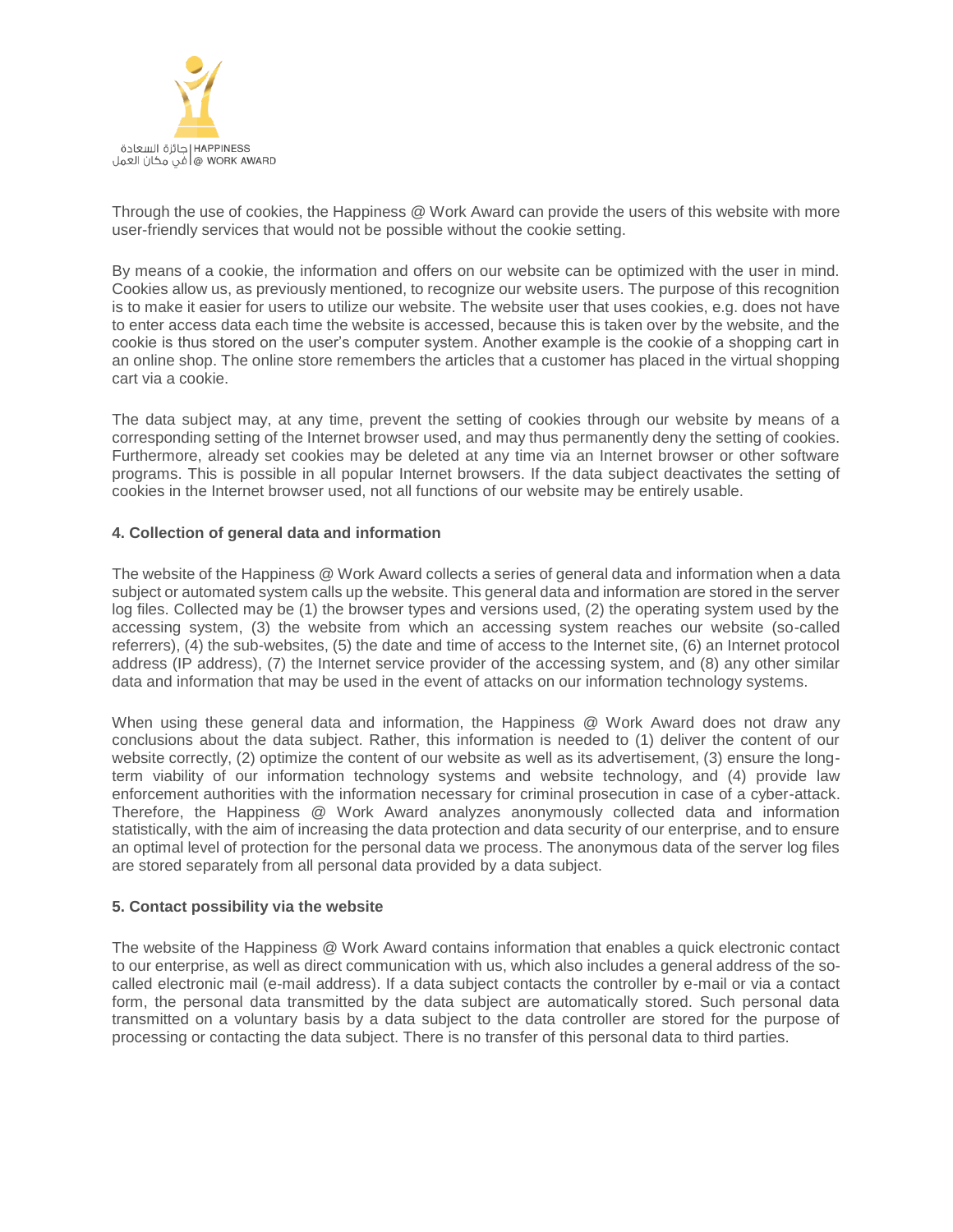

## **6. Rights of the data subject**

## • **a) Right of confirmation**

Each data subject shall have the right granted by the European legislator to obtain from the controller the confirmation as to whether or not personal data concerning him or her are being processed. If a data subject wishes to avail himself of this right of confirmation, he or she may, at any time, contact our Data Protection Officer or another employee of the controller.

## • **b) Right of access**

Each data subject shall have the right granted by the European legislator to obtain from the controller free information about his or her personal data stored at any time and a copy of this information. Furthermore, the European directives and regulations grant the data subject access to the following information:

- the purposes of the processing;
- the categories of personal data concerned;
- the recipients or categories of recipients to whom the personal data have been or will be disclosed, in particular recipients in third countries or international organisations;
- where possible, the envisaged period for which the personal data will be stored, or, if not possible, the criteria used to determine that period;
- the existence of the right to request from the controller rectification or erasure of personal data, or restriction of processing of personal data concerning the data subject, or to object to such processing;
- the existence of the right to lodge a complaint with a supervisory authority;
- where the personal data are not collected from the data subject, any available information as to their source;
- the existence of automated decision-making, including profiling, referred to in Article 22(1) and (4) of the GDPR and, at least in those cases, meaningful information about the logic involved, as well as the significance and envisaged consequences of such processing for the data subject.

Furthermore, the data subject shall have a right to obtain information as to whether personal data are transferred to a third country or to an international organisation. Where this is the case, the data subject shall have the right to be informed of the appropriate safeguards relating to the transfer.

If a data subject wishes to avail himself of this right of access, he or she may at any time contact our Data Protection Officer or another employee of the controller.

## • **c) Right to rectification**

Each data subject shall have the right granted by the European legislator to obtain from the controller without undue delay the rectification of inaccurate personal data concerning him or her. Taking into account the purposes of the processing, the data subject shall have the right to have incomplete personal data completed, including by means of providing a supplementary statement.

If a data subject wishes to exercise this right to rectification, he or she may, at any time, contact our Data Protection Officer or another employee of the controller.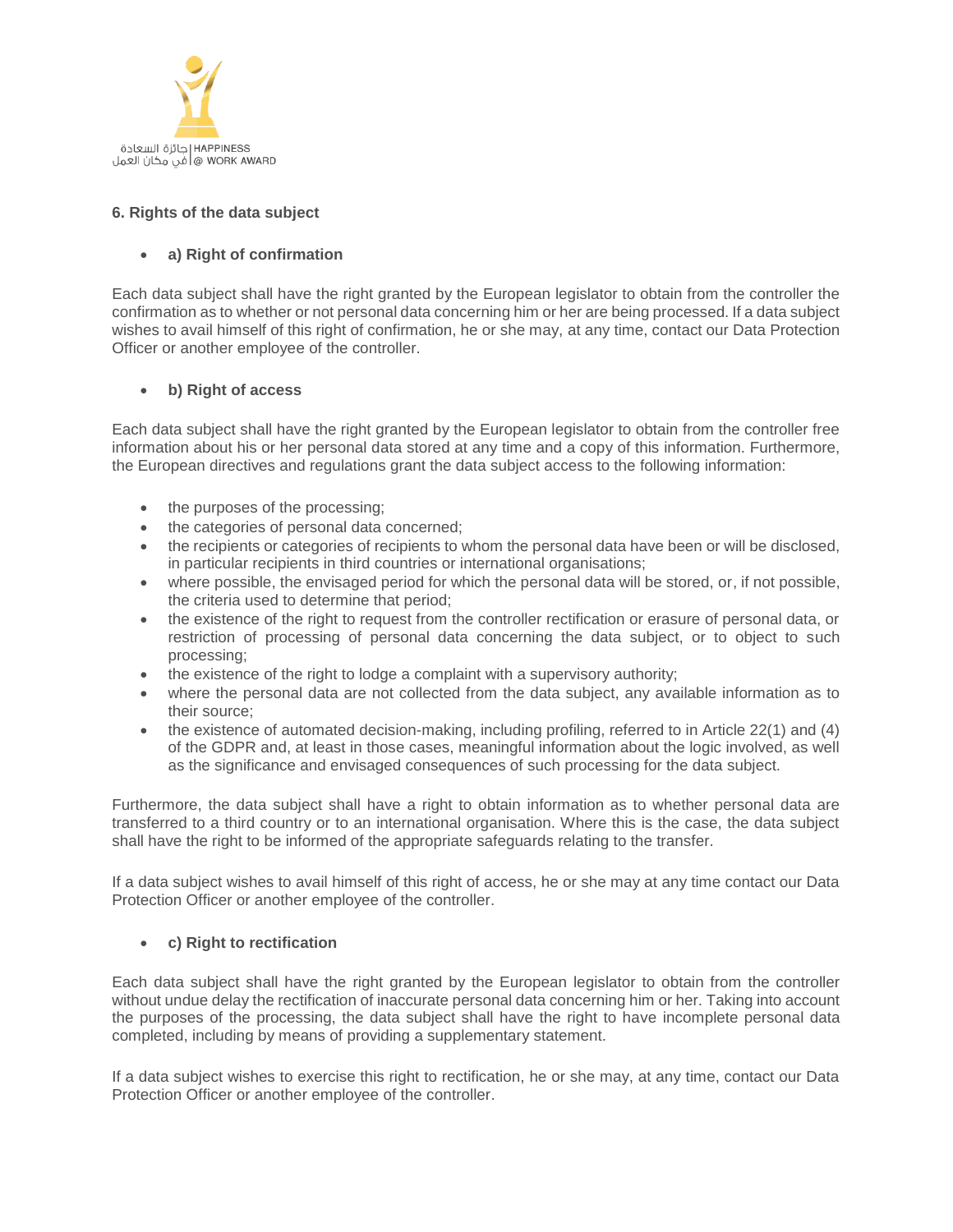

## • **d) Right to erasure (Right to be forgotten)**

Each data subject shall have the right granted by the European legislator to obtain from the controller the erasure of personal data concerning him or her without undue delay, and the controller shall have the obligation to erase personal data without undue delay where one of the following grounds applies, as long as the processing is not necessary:

- The personal data are no longer necessary in relation to the purposes for which they were collected or otherwise processed.
- The data subject withdraws consent to which the processing is based according to point (a) of Article 6(1) of the GDPR, or point (a) of Article 9(2) of the GDPR, and where there is no other legal ground for the processing.
- The data subject objects to the processing pursuant to Article 21(1) of the GDPR and there are no overriding legitimate grounds for the processing, or the data subject objects to the processing pursuant to Article 21(2) of the GDPR.
- The personal data have been unlawfully processed.
- The personal data must be erased for compliance with a legal obligation in Union or Member State law to which the controller is subject.
- The personal data have been collected in relation to the offer of information society services referred to in Article 8(1) of the GDPR.

If one of the aforementioned reasons applies, and a data subject wishes to request the erasure of personal data stored by the Happiness @ Work Award, he or she may at any time contact our Data Protection Officer or another employee of the controller. The Data Protection Officer of the Happiness @ Work Award or another employee shall promptly ensure that the erasure request is complied with immediately.

Where the controller has made personal data public and is obliged pursuant to Article 17(1) to erase the personal data, the controller, taking account of available technology and the cost of implementation, shall take reasonable steps, including technical measures, to inform other controllers processing the personal data that the data subject has requested erasure by such controllers of any links to, or copy or replication of, those personal data, as far as processing is not required. The Data Protection Officer of the Happiness @ Work Award or another employee will arrange the necessary measures in individual cases.

## • **e) Right of restriction of processing**

Each data subject shall have the right granted by the European legislator to obtain from the controller restriction of processing where one of the following applies:

- The accuracy of the personal data is contested by the data subject, for a period enabling the controller to verify the accuracy of the personal data.
- The processing is unlawful and the data subject opposes the erasure of the personal data and requests instead the restriction of their use instead.
- The controller no longer needs the personal data for the purposes of the processing, but they are required by the data subject for the establishment, exercise or defence of legal claims.
- The data subject has objected to processing pursuant to Article 21(1) of the GDPR pending the verification whether the legitimate grounds of the controller override those of the data subject.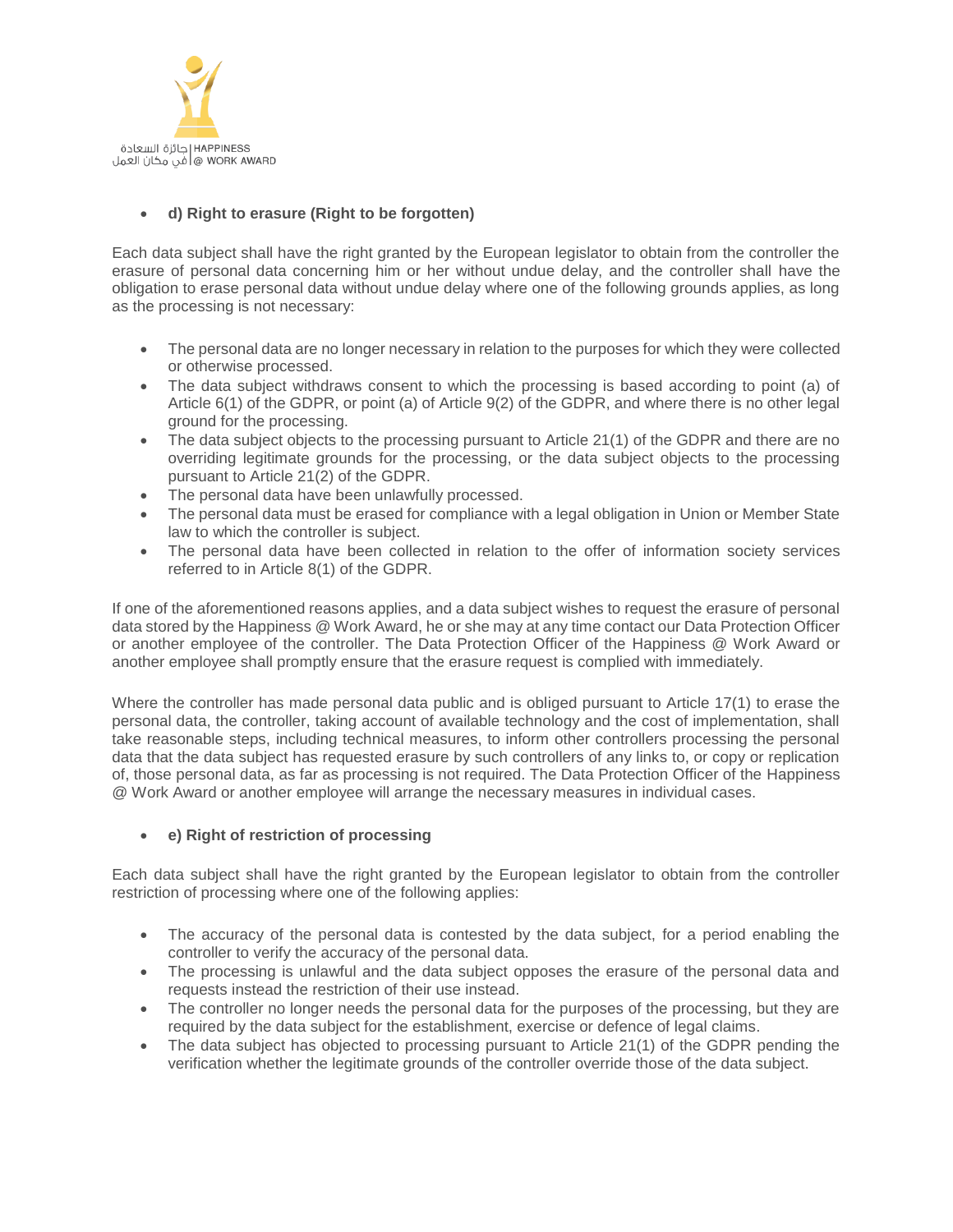

If one of the aforementioned conditions is met, and a data subject wishes to request the restriction of the processing of personal data stored by the Happiness @ Work Award, he or she may at any time contact our Data Protection Officer or another employee of the controller. The Data Protection Officer of the Happiness @ Work Award or another employee will arrange the restriction of the processing.

## • **f) Right to data portability**

Each data subject shall have the right granted by the European legislator, to receive the personal data concerning him or her, which was provided to a controller, in a structured, commonly used and machinereadable format. He or she shall have the right to transmit those data to another controller without hindrance from the controller to which the personal data have been provided, as long as the processing is based on consent pursuant to point (a) of Article 6(1) of the GDPR or point (a) of Article 9(2) of the GDPR, or on a contract pursuant to point (b) of Article 6(1) of the GDPR, and the processing is carried out by automated means, as long as the processing is not necessary for the performance of a task carried out in the public interest or in the exercise of official authority vested in the controller.

Furthermore, in exercising his or her right to data portability pursuant to Article 20(1) of the GDPR, the data subject shall have the right to have personal data transmitted directly from one controller to another, where technically feasible and when doing so does not adversely affect the rights and freedoms of others.

In order to assert the right to data portability, the data subject may at any time contact the Data Protection Officer designated by the Happiness @ Work Award or another employee.

## • **g) Right to object**

Each data subject shall have the right granted by the European legislator to object, on grounds relating to his or her particular situation, at any time, to processing of personal data concerning him or her, which is based on point (e) or (f) of Article 6(1) of the GDPR. This also applies to profiling based on these provisions.

The Happiness @ Work Award shall no longer process the personal data in the event of the objection, unless we can demonstrate compelling legitimate grounds for the processing which override the interests, rights and freedoms of the data subject, or for the establishment, exercise or defence of legal claims.

If the Happiness @ Work Award processes personal data for direct marketing purposes, the data subject shall have the right to object at any time to processing of personal data concerning him or her for such marketing. This applies to profiling to the extent that it is related to such direct marketing. If the data subject objects to the Happiness @ Work Award to the processing for direct marketing purposes, the Happiness @ Work Award will no longer process the personal data for these purposes.

In addition, the data subject has the right, on grounds relating to his or her particular situation, to object to processing of personal data concerning him or her by the Happiness @ Work Award for scientific or historical research purposes, or for statistical purposes pursuant to Article 89(1) of the GDPR, unless the processing is necessary for the performance of a task carried out for reasons of public interest.

In order to exercise the right to object, the data subject may directly contact the Data Protection Officer of the Happiness @ Work Award or another employee. In addition, the data subject is free in the context of the use of information society services, and notwithstanding Directive 2002/58/EC, to use his or her right to object by automated means using technical specifications.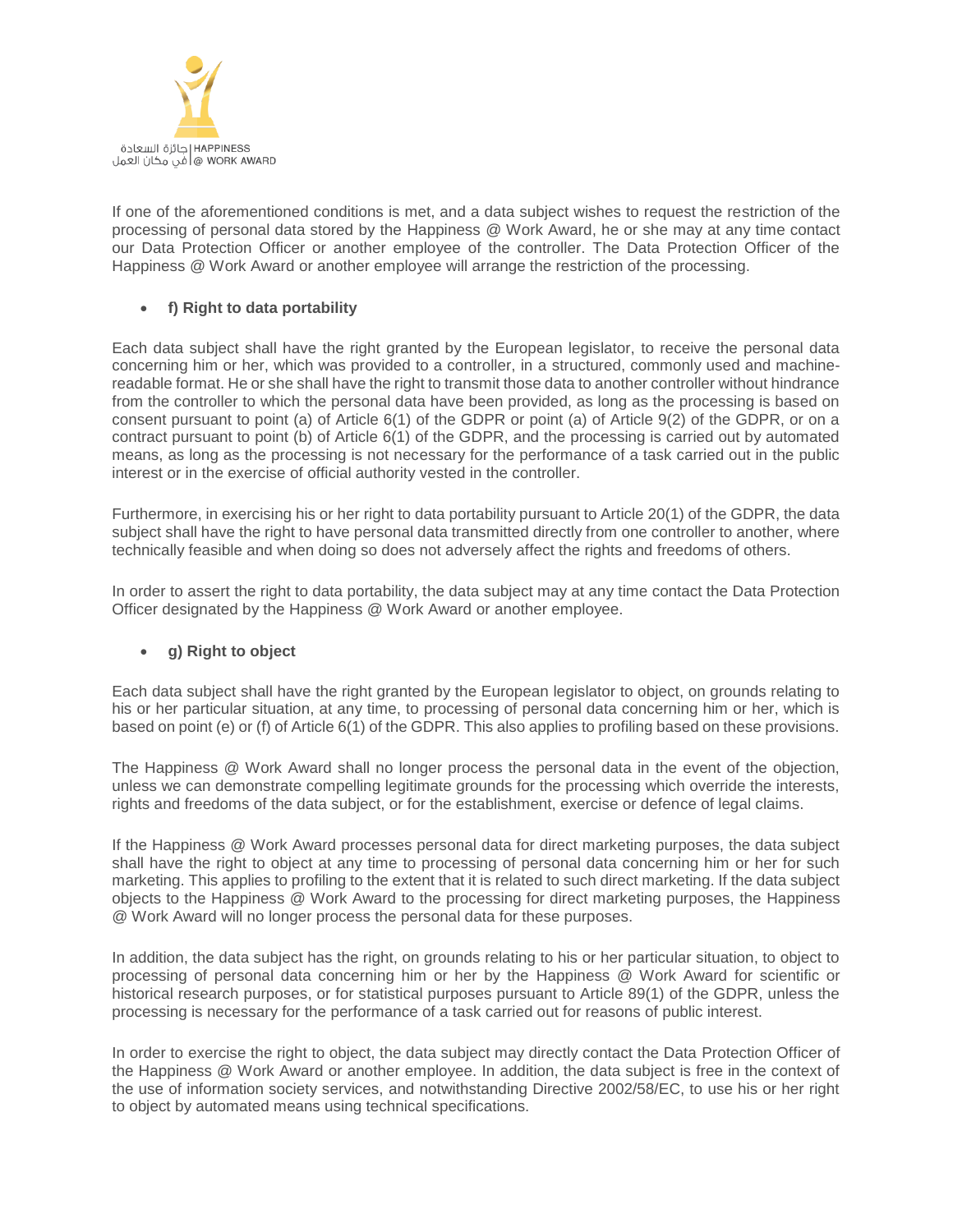

## • **h) Automated individual decision-making, including profiling**

Each data subject shall have the right granted by the European legislator not to be subject to a decision based solely on automated processing, including profiling, which produces legal effects concerning him or her, or similarly significantly affects him or her, as long as the decision (1) is not is necessary for entering into, or the performance of, a contract between the data subject and a data controller, or (2) is not authorised by Union or Member State law to which the controller is subject and which also lays down suitable measures to safeguard the data subject's rights and freedoms and legitimate interests, or (3) is not based on the data subject's explicit consent.

If the decision (1) is necessary for entering into, or the performance of, a contract between the data subject and a data controller, or (2) it is based on the data subject's explicit consent, the Happiness @ Work Award shall implement suitable measures to safeguard the data subject's rights and freedoms and legitimate interests, at least the right to obtain human intervention on the part of the controller, to express his or her point of view and contest the decision.

If the data subject wishes to exercise the rights concerning automated individual decision-making, he or she may at any time directly contact our Data Protection Officer of the Happiness @ Work Award or another employee of the controller.

## • **i) Right to withdraw data protection consent**

Each data subject shall have the right granted by the European legislator to withdraw his or her consent to processing of his or her personal data at any time.

If the data subject wishes to exercise the right to withdraw the consent, he or she may at any time directly contact our Data Protection Officer of the Happiness @ Work Award or another employee of the controller.

### **7. Data protection for applications and the application procedures**

The data controller shall collect and process the personal data of applicants for the purpose of the processing of the application procedure. The processing may also be carried out electronically. This is the case, in particular, if an applicant submits corresponding application documents by e-mail or by means of a web form on the website to the controller. If the data controller concludes an employment contract with an applicant, the submitted data will be stored for the purpose of processing the employment relationship in compliance with legal requirements. If no employment contract is concluded with the applicant by the controller, the application documents shall be automatically erased two months after notification of the refusal decision, provided that no other legitimate interests of the controller are opposed to the erasure. Other legitimate interest in this relation is, e.g. a burden of proof in a procedure under the General Equal Treatment Act (AGG).

## **8. Data protection provisions about the application and use of Google Analytics (with anonymization function)**

On this website, the controller has integrated the component of Google Analytics (with the anonymizer function). Google Analytics is a web analytics service. Web analytics is the collection, gathering, and analysis of data about the behavior of visitors to websites. A web analysis service collects, inter alia, data about the website from which a person has come (the so-called referrer), which sub-pages were visited, or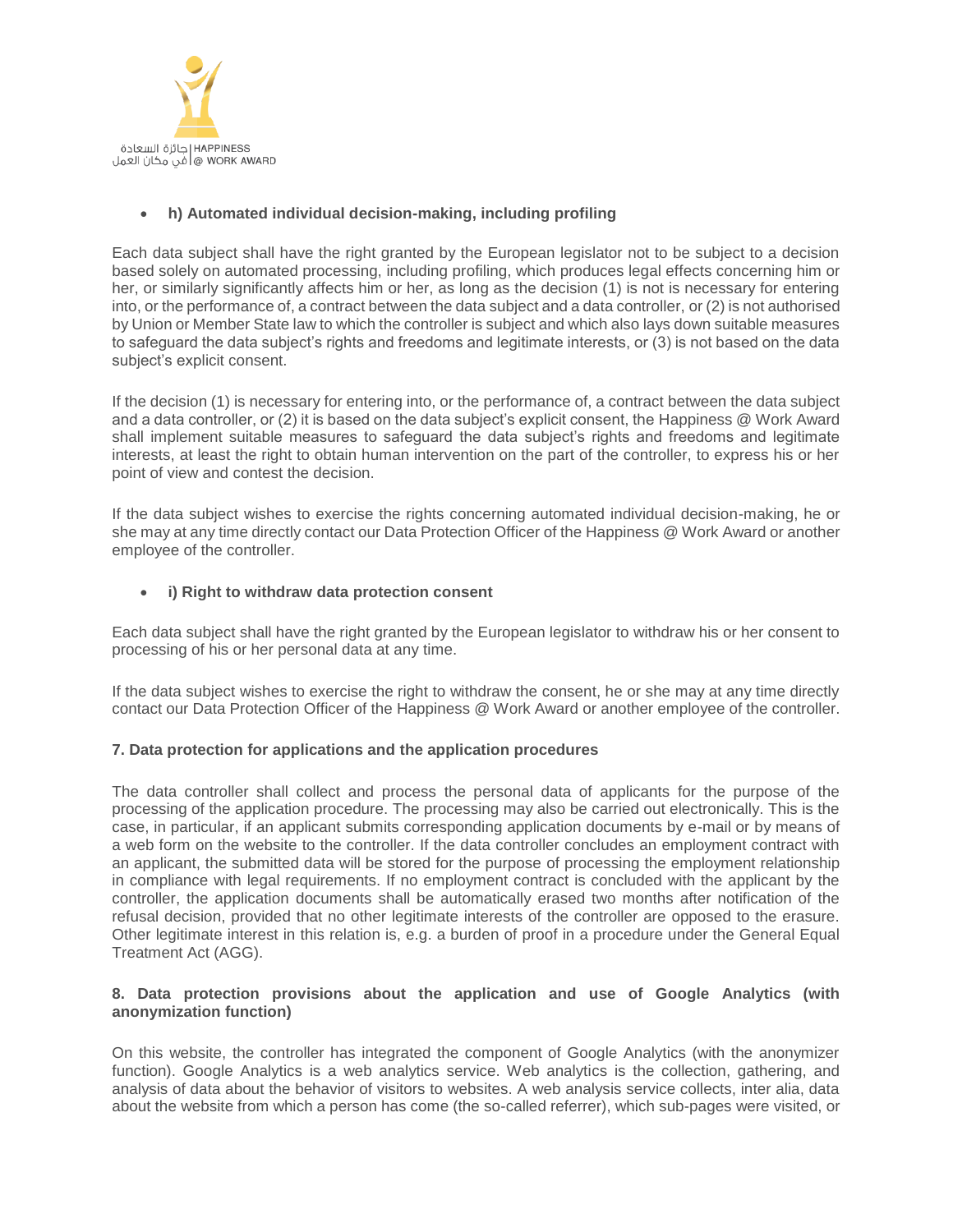

how often and for what duration a sub-page was viewed. Web analytics are mainly used for the optimization of a website and in order to carry out a cost-benefit analysis of Internet advertising.

The operator of the Google Analytics component is Google Inc., 1600 Amphitheatre Pkwy, Mountain View, CA 94043-1351, United States.

For the web analytics through Google Analytics the controller uses the application "\_gat. \_anonymizeIp". By means of this application the IP address of the Internet connection of the data subject is abridged by Google and anonymised when accessing our websites from a Member State of the European Union or another Contracting State to the Agreement on the European Economic Area.

The purpose of the Google Analytics component is to analyze the traffic on our website. Google uses the collected data and information, inter alia, to evaluate the use of our website and to provide online reports, which show the activities on our websites, and to provide other services concerning the use of our Internet site for us.

Google Analytics places a cookie on the information technology system of the data subject. The definition of cookies is explained above. With the setting of the cookie, Google is enabled to analyze the use of our website. With each call-up to one of the individual pages of this Internet site, which is operated by the controller and into which a Google Analytics component was integrated, the Internet browser on the information technology system of the data subject will automatically submit data through the Google Analytics component for the purpose of online advertising and the settlement of commissions to Google. During the course of this technical procedure, the enterprise Google gains knowledge of personal information, such as the IP address of the data subject, which serves Google, inter alia, to understand the origin of visitors and clicks, and subsequently create commission settlements.

The cookie is used to store personal information, such as the access time, the location from which the access was made, and the frequency of visits of our website by the data subject. With each visit to our Internet site, such personal data, including the IP address of the Internet access used by the data subject, will be transmitted to Google in the United States of America. These personal data are stored by Google in the United States of America. Google may pass these personal data collected through the technical procedure to third parties.

The data subject may, as stated above, prevent the setting of cookies through our website at any time by means of a corresponding adjustment of the web browser used and thus permanently deny the setting of cookies. Such an adjustment to the Internet browser used would also prevent Google Analytics from setting a cookie on the information technology system of the data subject. In addition, cookies already in use by Google Analytics may be deleted at any time via a web browser or other software programs.

In addition, the data subject has the possibility of objecting to a collection of data that are generated by Google Analytics, which is related to the use of this website, as well as the processing of this data by Google and the chance to preclude any such. For this purpose, the data subject must download a browser add-on under the lin[khttps://tools.google.com/dlpage/gaoptout](https://tools.google.com/dlpage/gaoptout) and install it. This browser add-on tells Google Analytics through a JavaScript, that any data and information about the visits of Internet pages may not be transmitted to Google Analytics. The installation of the browser add-ons is considered an objection by Google. If the information technology system of the data subject is later deleted, formatted, or newly installed, then the data subject must reinstall the browser add-ons to disable Google Analytics. If the browser add-on was uninstalled by the data subject or any other person who is attributable to their sphere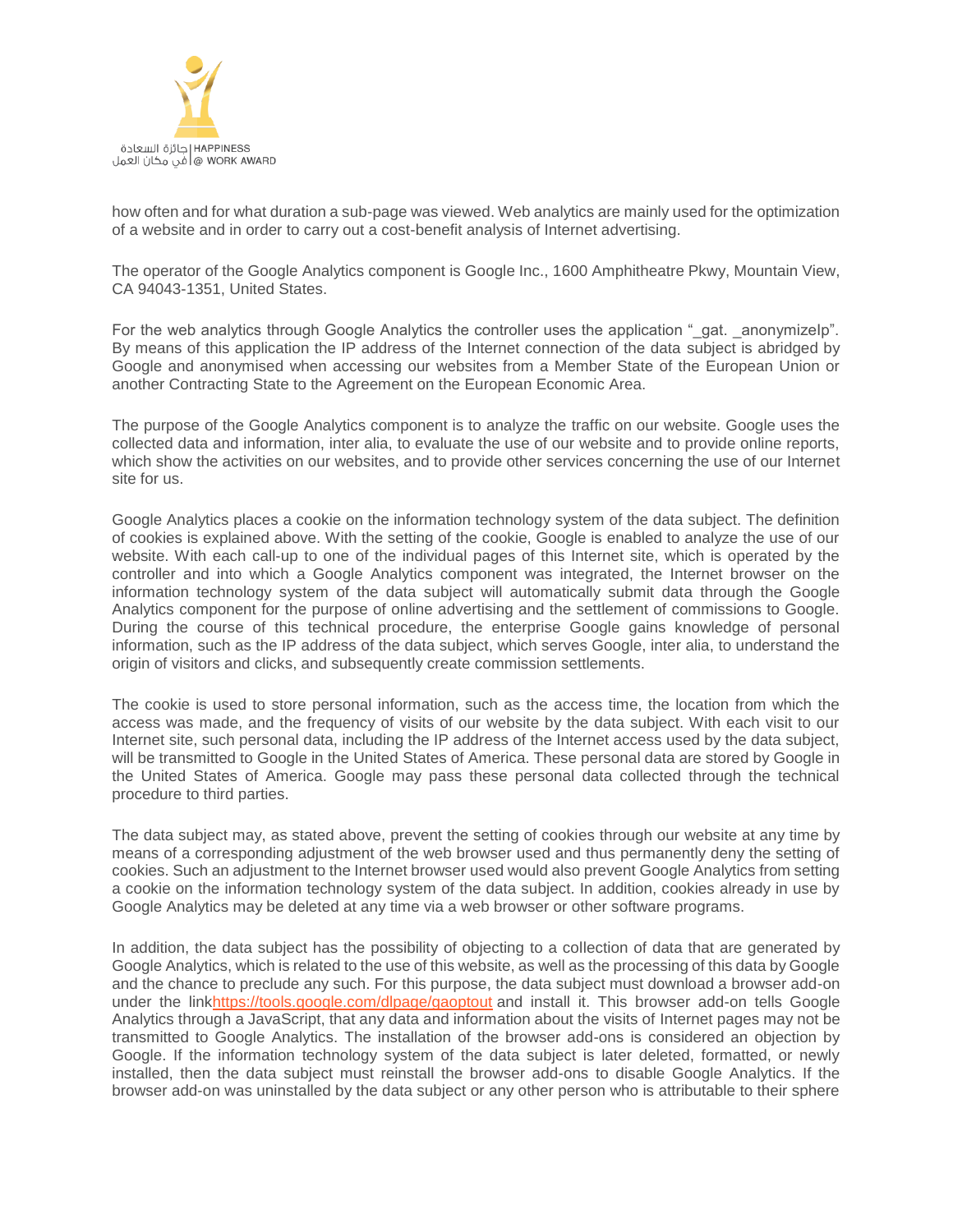

of competence, or is disabled, it is possible to execute the reinstallation or reactivation of the browser addons.

Further information and the applicable data protection provisions of Google may be retrieved under [https://www.google.com/intl/en/policies/privacy/](https://policies.google.com/privacy?hl=en) and under [http://www.google.com/analytics/terms/us.html.](https://www.google.com/analytics/terms/us.html) Google Analytics is further explained under the following Link [https://www.google.com/analytics/.](https://www.google.com/analytics/)

### **9. Data protection provisions about the application and use of Google Remarketing**

On this website, the controller has integrated Google Remarketing services. Google Remarketing is a feature of Google AdWords, which allows an enterprise to display advertising to Internet users who have previously resided on the enterprise's Internet site. The integration of Google Remarketing therefore allows an enterprise to create user-based advertising and thus shows relevant advertisements to interested Internet users.

The operating company of the Google Remarketing services is the Google Inc., 1600 Amphitheatre Pkwy, Mountain View, CA 94043-1351, United States.

The purpose of Google Remarketing is the insertion of interest-relevant advertising. Google Remarketing allows us to display ads on the Google network or on other websites, which are based on individual needs and matched to the interests of Internet users.

Google Remarketing sets a cookie on the information technology system of the data subject. The definition of cookies is explained above. With the setting of the cookie, Google enables a recognition of the visitor of our website if he calls up consecutive web pages, which are also a member of the Google advertising network. With each call-up to an Internet site on which the service has been integrated by Google Remarketing, the web browser of the data subject identifies automatically with Google. During the course of this technical procedure, Google receives personal information, such as the IP address or the surfing behaviour of the user, which Google uses, inter alia, for the insertion of interest relevant advertising.

The cookie is used to store personal information, e.g. the Internet pages visited by the data subject. Each time we visit our Internet pages, personal data, including the IP address of the Internet access used by the data subject, is transmitted to Google in the United States of America. These personal data are stored by Google in the United States of America. Google may pass these personal data collected through the technical procedure to third parties.

The data subject may, as stated above, prevent the setting of cookies through our website at any time by means of a corresponding adjustment of the web browser used and thus permanently deny the setting of cookies. Such an adjustment to the Internet browser used would also prevent Google from setting a cookie on the information technology system of the data subject. In addition, cookies already in use by Google may be deleted at any time via a web browser or other software programs.

In addition, the data subject has the possibility of objecting to the interest-based advertising by Google. For this purpose, the data subject must call up the link to [www.google.com/settings/adsa](https://adssettings.google.com/authenticated)nd make the desired settings on each Internet browser used by the data subject.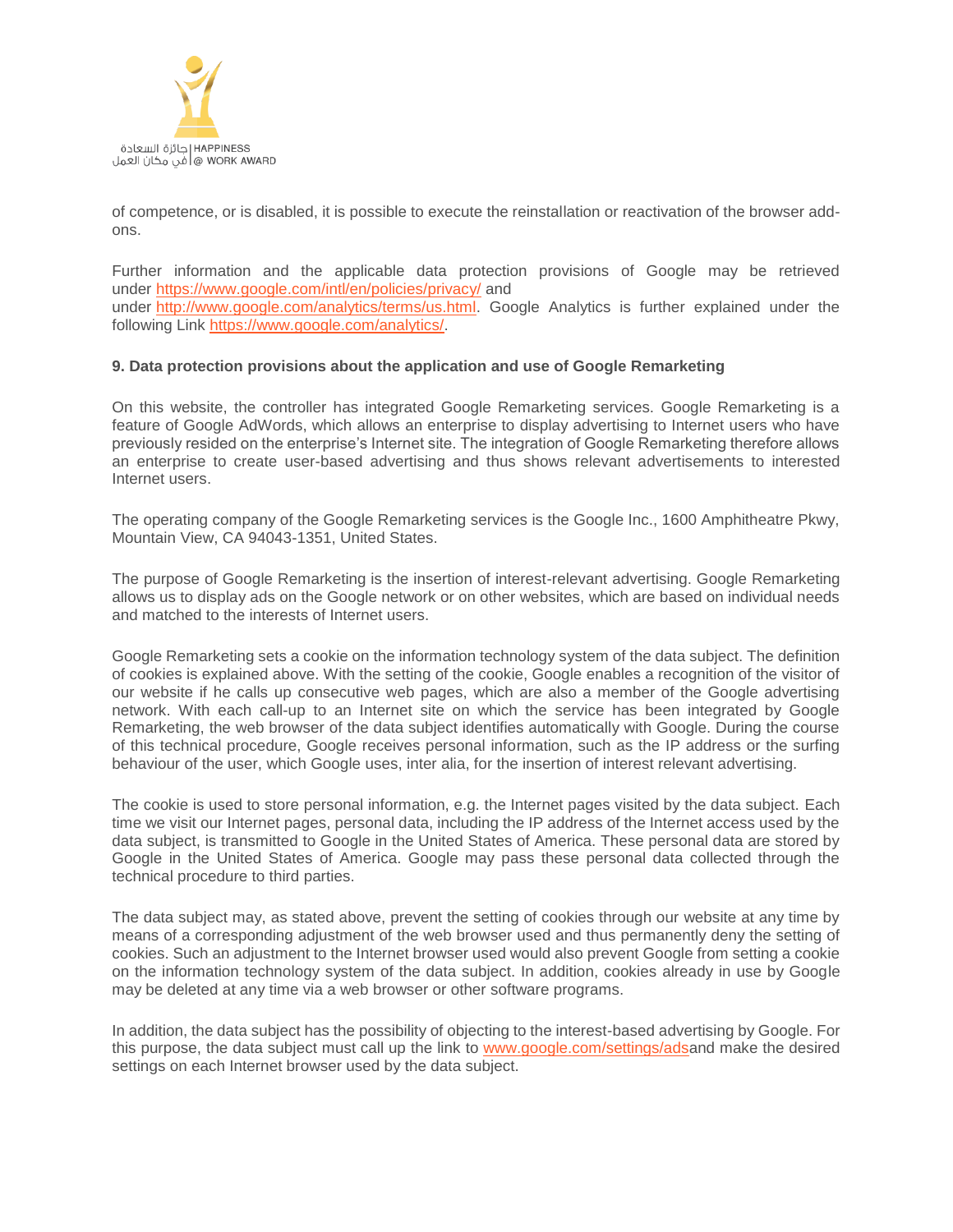

Further information and the actual data protection provisions of Google may be retrieved under [https://www.google.com/intl/en/policies/privacy/.](https://www.google.com/intl/en/policies/privacy/)

### **10. Data protection provisions about the application and use of Google-AdWords**

On this website, the controller has integrated Google AdWords. Google AdWords is a service for Internet advertising that allows the advertiser to place ads in Google search engine results and the Google advertising network. Google AdWords allows an advertiser to pre-define specific keywords with the help of which an ad on Google's search results only then displayed, when the user utilizes the search engine to retrieve a keyword-relevant search result. In the Google Advertising Network, the ads are distributed on relevant web pages using an automatic algorithm, taking into account the previously defined keywords.

The operating company of Google AdWords is Google Inc., 1600 Amphitheatre Pkwy, Mountain View, CA 94043-1351, UNITED STATES.

The purpose of Google AdWords is the promotion of our website by the inclusion of relevant advertising on the websites of third parties and in the search engine results of the search engine Google and an insertion of third-party advertising on our website.

If a data subject reaches our website via a Google ad, a conversion cookie is filed on the information technology system of the data subject through Google. The definition of cookies is explained above. A conversion cookie loses its validity after 30 days and is not used to identify the data subject. If the cookie has not expired, the conversion cookie is used to check whether certain sub-pages, e.g, the shopping cart from an online shop system, were called up on our website. Through the conversion cookie, both Google and the controller can understand whether a person who reached an AdWords ad on our website generated sales, that is, executed or canceled a sale of goods.

The data and information collected through the use of the conversion cookie is used by Google to create visit statistics for our website. These visit statistics are used in order to determine the total number of users who have been served through AdWords ads to ascertain the success or failure of each AdWords ad and to optimize our AdWords ads in the future. Neither our company nor other Google AdWords advertisers receive information from Google that could identify the data subject.

The conversion cookie stores personal information, e.g. the Internet pages visited by the data subject. Each time we visit our Internet pages, personal data, including the IP address of the Internet access used by the data subject, is transmitted to Google in the United States of America. These personal data are stored by Google in the United States of America. Google may pass these personal data collected through the technical procedure to third parties.

The data subject may, at any time, prevent the setting of cookies by our website, as stated above, by means of a corresponding setting of the Internet browser used and thus permanently deny the setting of cookies. Such a setting of the Internet browser used would also prevent Google from placing a conversion cookie on the information technology system of the data subject. In addition, a cookie set by Google AdWords may be deleted at any time via the Internet browser or other software programs.

The data subject has a possibility of objecting to the interest based advertisement of Google. Therefore, the data subject must access from each of the browsers in use the link [www.google.com/settings/ads](https://adssettings.google.com/authenticated) and set the desired settings.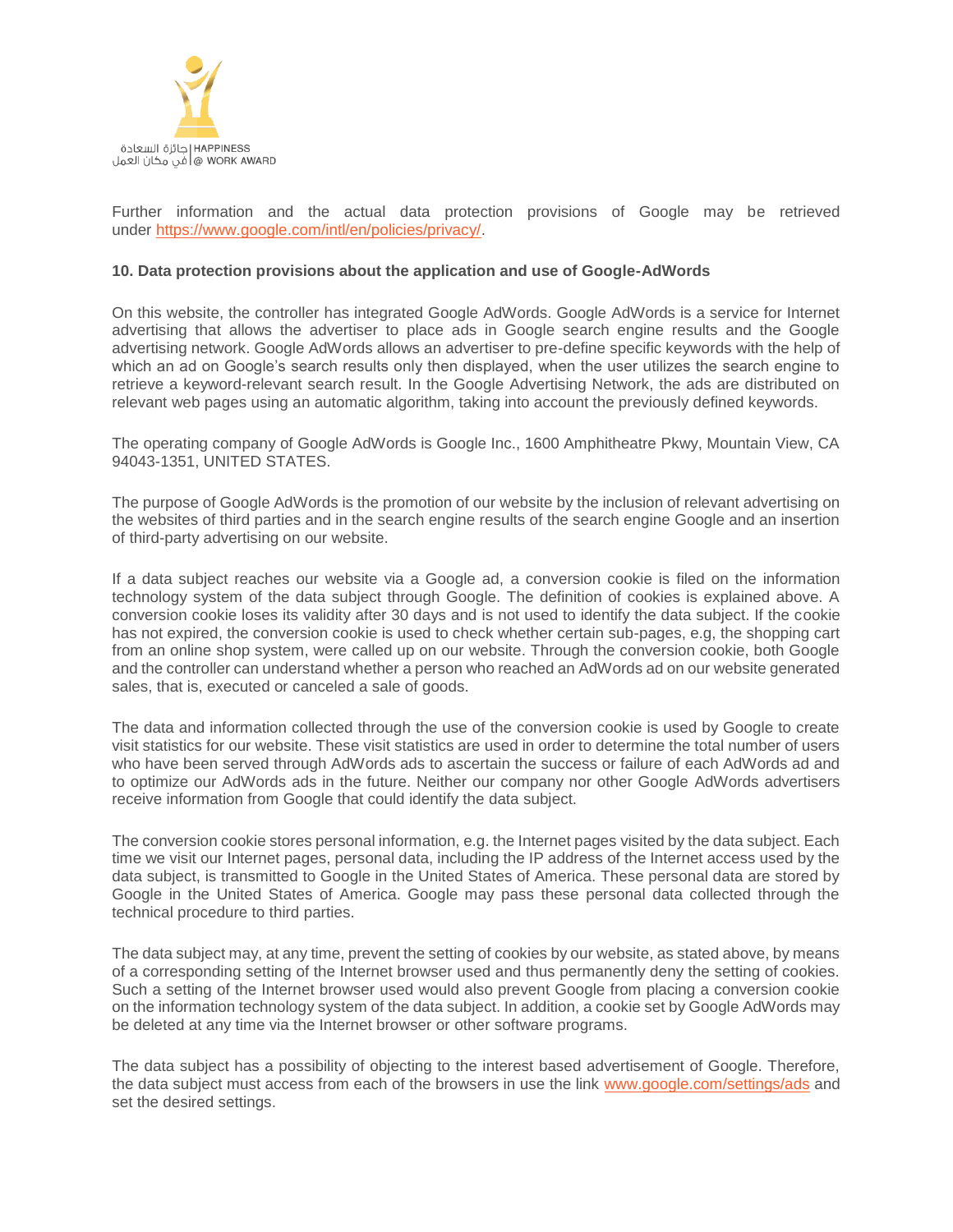

Further information and the applicable data protection provisions of Google may be retrieved under [https://www.google.com/intl/en/policies/privacy/.](https://www.google.com/intl/en/policies/privacy/)

### **11. Data protection provisions about the application and use of LinkedIn**

The controller has integrated components of the LinkedIn Corporation on this website. LinkedIn is a webbased social network that enables users with existing business contacts to connect and to make new business contacts. Over 400 million registered people in more than 200 countries use LinkedIn. Thus, LinkedIn is currently the largest platform for business contacts and one of the most visited websites in the world.

The operating company of LinkedIn is LinkedIn Corporation, 2029 Stierlin Court Mountain View, CA 94043, UNITED STATES. For privacy matters outside of the UNITED STATES LinkedIn Ireland, Privacy Policy Issues, Wilton Plaza, Wilton Place, Dublin 2, Ireland, is responsible.

With each call-up to one of the individual pages of this Internet site, which is operated by the controller and on which a LinkedIn component (LinkedIn plug-in) was integrated, the Internet browser on the information technology system of the data subject is automatically prompted to the download of a display of the corresponding LinkedIn component of LinkedIn. Further information about the LinkedIn plug-in may be accessed under https://developer.linkedin.com/plugins. During the course of this technical procedure, LinkedIn gains knowledge of what specific sub-page of our website was visited by the data subject.

If the data subject is logged in at the same time on LinkedIn, LinkedIn detects with every call-up to our website by the data subject—and for the entire duration of their stay on our Internet site—which specific sub-page of our Internet page was visited by the data subject. This information is collected through the LinkedIn component and associated with the respective LinkedIn account of the data subject. If the data subject clicks on one of the LinkedIn buttons integrated on our website, then LinkedIn assigns this information to the personal LinkedIn user account of the data subject and stores the personal data.

LinkedIn receives information via the LinkedIn component that the data subject has visited our website, provided that the data subject is logged in at LinkedIn at the time of the call-up to our website. This occurs regardless of whether the person clicks on the LinkedIn button or not. If such a transmission of information to LinkedIn is not desirable for the data subject, then he or she may prevent this by logging off from their LinkedIn account before a call-up to our website is made.

LinkedIn provides under <https://www.linkedin.com/psettings/guest-controls> the possibility to unsubscribe from e-mail messages, SMS messages and targeted ads, as well as the ability to manage ad settings. LinkedIn also uses affiliates such as Eire, Google Analytics, BlueKai, DoubleClick, Nielsen, Comscore,<br>Eloqua. and Lotame. The setting of such cookies may be denied Eloqua, and Lotame. The setting of such cookies may be denied under [https://www.linkedin.com/legal/cookie-policy.](https://www.linkedin.com/legal/cookie-policy) The applicable privacy policy for LinkedIn is available under [https://www.linkedin.com/legal/privacy-policy.](https://www.linkedin.com/legal/privacy-policy) The LinkedIn Cookie Policy is available under [https://www.linkedin.com/legal/cookie-policy.](https://www.linkedin.com/legal/cookie-policy)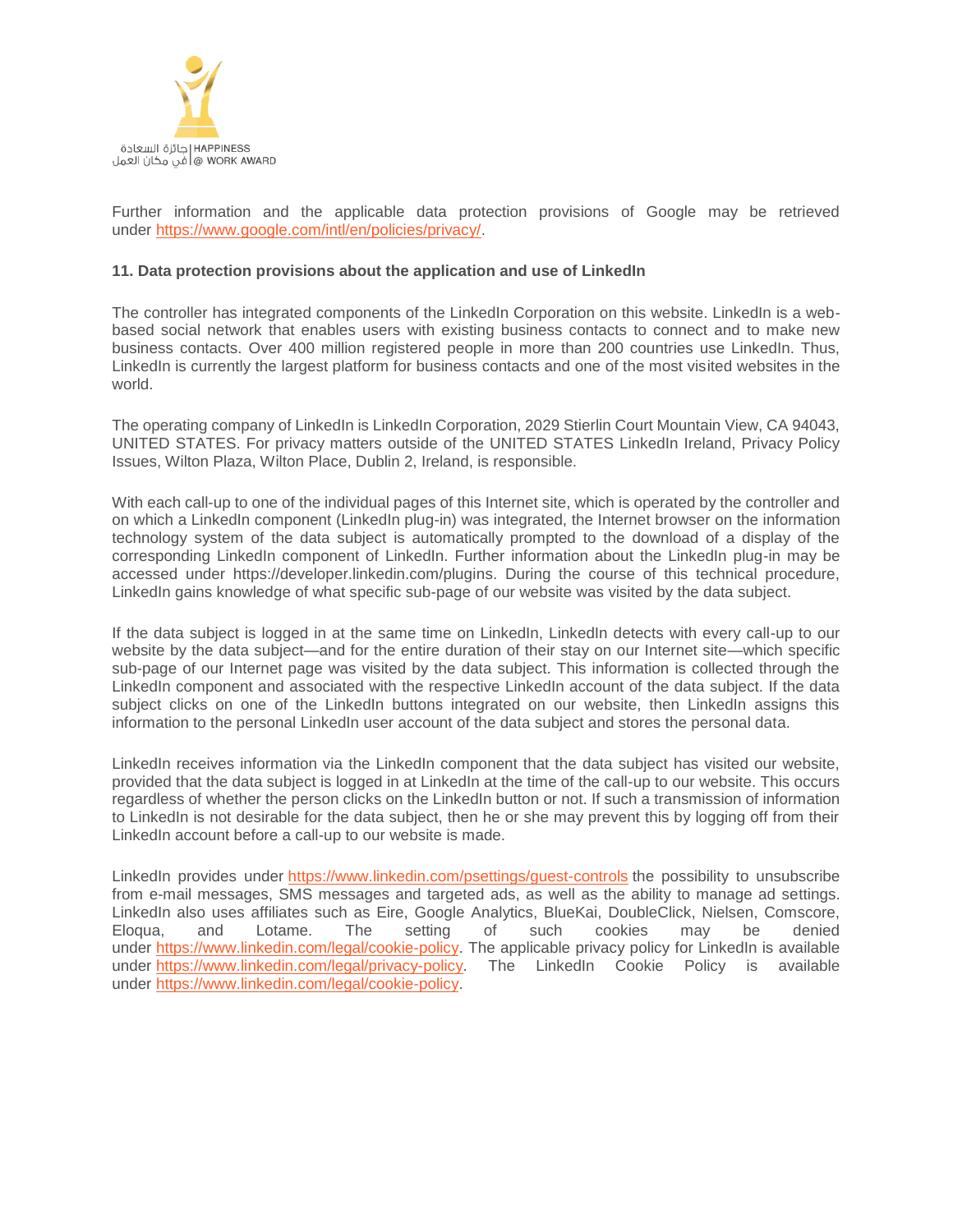

## **12. Data protection provisions about the application and use of Twitter**

On this website, the controller has integrated components of Twitter. Twitter is a multilingual, publiclyaccessible microblogging service on which users may publish and spread so-called 'tweets,' e.g. short messages, which are limited to 140 characters. These short messages are available for everyone, including those who are not logged on to Twitter. The tweets are also displayed to so-called followers of the respective user. Followers are other Twitter users who follow a user's tweets. Furthermore, Twitter allows you to address a wide audience via hashtags, links or retweets.

The operating company of Twitter is Twitter, Inc., 1355 Market Street, Suite 900, San Francisco, CA 94103, UNITED STATES.

With each call-up to one of the individual pages of this Internet site, which is operated by the controller and on which a Twitter component (Twitter button) was integrated, the Internet browser on the information technology system of the data subject is automatically prompted to download a display of the corresponding Twitter component of Twitter. Further information about the Twitter buttons is available under [https://about.twitter.com/de/resources/buttons.](https://about.twitter.com/de/resources/buttons) During the course of this technical procedure, Twitter gains knowledge of what specific sub-page of our website was visited by the data subject. The purpose of the integration of the Twitter component is a retransmission of the contents of this website to allow our users to introduce this web page to the digital world and increase our visitor numbers.

If the data subject is logged in at the same time on Twitter, Twitter detects with every call-up to our website by the data subject and for the entire duration of their stay on our Internet site which specific sub-page of our Internet page was visited by the data subject. This information is collected through the Twitter component and associated with the respective Twitter account of the data subject. If the data subject clicks on one of the Twitter buttons integrated on our website, then Twitter assigns this information to the personal Twitter user account of the data subject and stores the personal data.

Twitter receives information via the Twitter component that the data subject has visited our website, provided that the data subject is logged in on Twitter at the time of the call-up to our website. This occurs regardless of whether the person clicks on the Twitter component or not. If such a transmission of information to Twitter is not desirable for the data subject, then he or she may prevent this by logging off from their Twitter account before a call-up to our website is made.

The applicable data protection provisions of Twitter may be accessed under [https://twitter.com/privacy?lang=en.](https://twitter.com/privacy?lang=en)

### **13. Legal basis for the processing**

Art. 6(1) lit. a GDPR serves as the legal basis for processing operations for which we obtain consent for a specific processing purpose. If the processing of personal data is necessary for the performance of a contract to which the data subject is party, as is the case, for example, when processing operations are necessary for the supply of goods or to provide any other service, the processing is based on Article 6(1) lit. b GDPR. The same applies to such processing operations which are necessary for carrying out precontractual measures, for example in the case of inquiries concerning our products or services. Is our company subject to a legal obligation by which processing of personal data is required, such as for the fulfillment of tax obligations, the processing is based on Art. 6(1) lit. c GDPR. In rare cases, the processing of personal data may be necessary to protect the vital interests of the data subject or of another natural